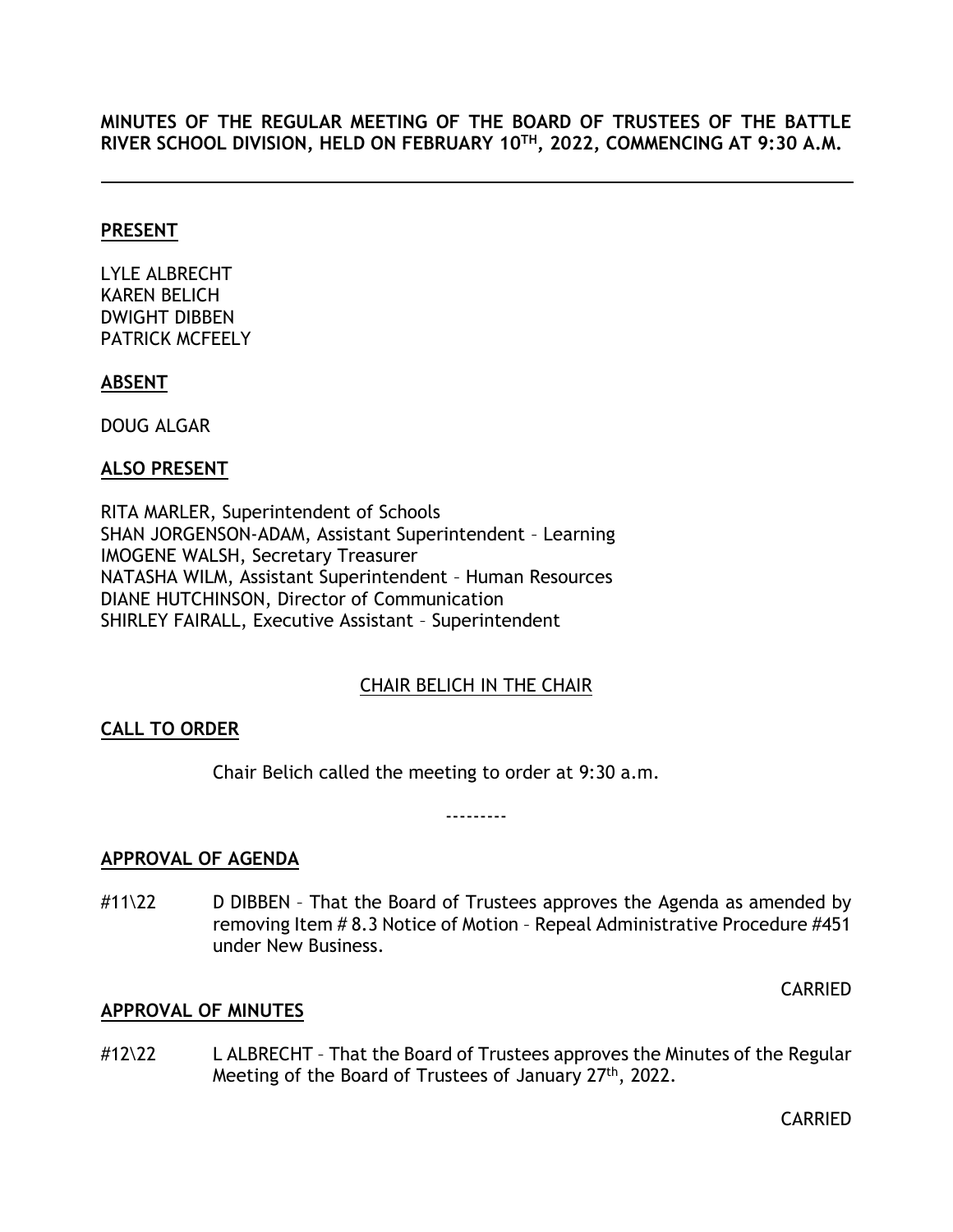#### <span id="page-1-0"></span>**TRUSTEE HONORARIUM**

#13\22 D DIBBEN - That Item # 8.1 Trustee Honorarium under New Business be deferred to the February 23<sup>rd</sup>, 2022 Committee of the Whole.

#### CARRIED

#### <span id="page-1-1"></span>**ASBA EDWIN PARR NOMINATION**

#14\22 L ALBRECHT – That the Board of Trustees nominates Marina Tronsgard, Teacher, New Norway School, for the 2021 - 2022 ASBA Zone 4 Edwin Parr Award.

CARRIED

## <span id="page-1-2"></span>**ADMINISTRATIVE PROCEDURE 451 – COVID-19 HAZARD CONTROL**

#15\22 D DIBBEN - Moved that the Board of Trustees support the decision of Superintendent Marler to rescind Administrative Procedure #451 Covid-19 Hazard Control.

CARRIED

#### <span id="page-1-3"></span>**MOTION AMENDMENT**

#16\22 P MCFEELY – That the Board of Trustees approve an amendment to Motion #82\21 passed at the Special Meeting of the Board of Trustees on October 8<sup>th</sup>, 2021 to include an end date of February 9<sup>th</sup>, 2022 as follows:

> That the Board of Trustees approve supporting proof of Covid-19 vaccination or proof of negative results every seventy two hours for all staff, Trustees, and visitors, excluding students, entering Battle River School Division schools and worksites up to and including February 9th, 2022.

> > CARRIED

#### **IN-CAMERA SESSION (10:16 A.M.)**

#17\22 D DIBBEN - That the Regular Meeting of the Board of Trustees recess to permit Trustees to meet in-camera, and that all persons, except Trustees, Superintendent Marler, Assistant Superintendent Jorgenson-Adam, Assistant Superintendent Wilm, Secretary-Treasurer Walsh, Director of Communications Hutchinson, and Executive Assistant Fairall be excluded.

---------

CARRIED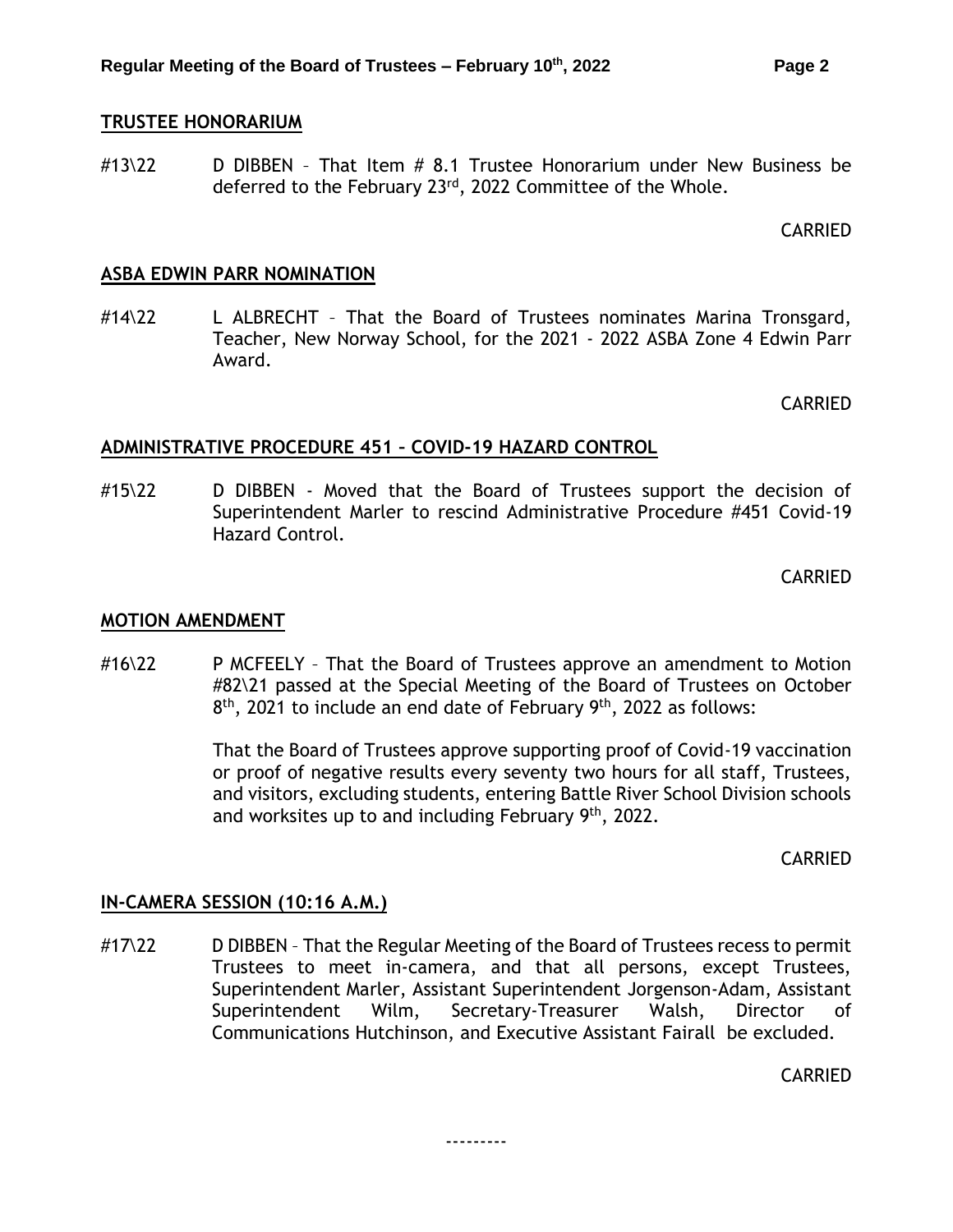Trustee McFeely left the meeting at 11:02 a.m.

Superintendent Marler, Assistant Superintendent Jorgenson-Adam, Assistant Superintendent Wilm, Director of Communications Hutchinson, and Executive Assistant Fairall left the meeting at 11:06 a.m.

---------

---------

Trustee McFeely joined the meeting at 11:08 a.m.

---------

## **OUT OF IN-CAMERA SESSION (11:14 A.M.)**

The in-camera session concluded and the regular meeting reconvened.

---------

## **ADJOURNMENT**

All items of business being completed and there being no dissent, Chair Belich adjourned the meeting at 11:15 a.m.

KAREN BELICH, CHAIR

IMOGENE WALSH, SECRETARY-TREASURER